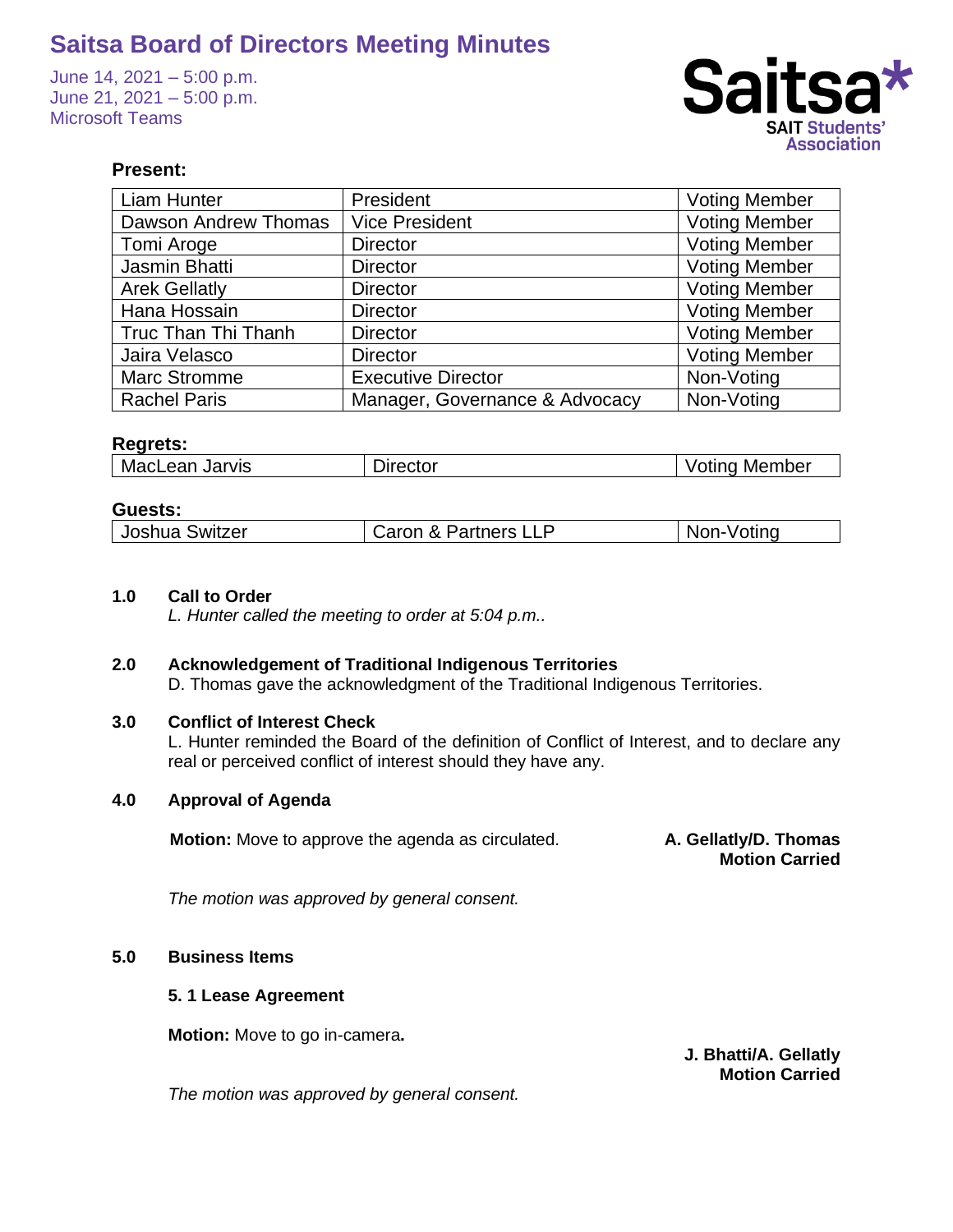June 14, 2021 – 5:00 p.m. June 21, 2021 – 5:00 p.m. Microsoft Teams



*Meeting moved in camera at 5:08 p.m.*

H. Hossain joined the meeting at 5:15 p.m.

**Motion:** Move to go ex-camera.

**A.Gellatly/J. Velasco Motion Carried**

*The motion was approved by general consent.*

*Meeting moved ex-camera at 7:31 p.m.*

*Guest J. Switzer was excused from the meeting at 7:38 p.m.* 

**Motion:** Move to fix the time to which to adjourn to 5:00 p.m. on June 21, 2021

**J. Velasco/H. Hossain 8-0-0 Motion Carried**

**Motion**: Move to adjourn this meeting.

**A.Gellatly/H. Hossain Motion Carried**

*The motion was approved by general consent.*

*Meeting adjourned at 7:43 p.m. to continue at 5:00 p.m. on June 21, 2021*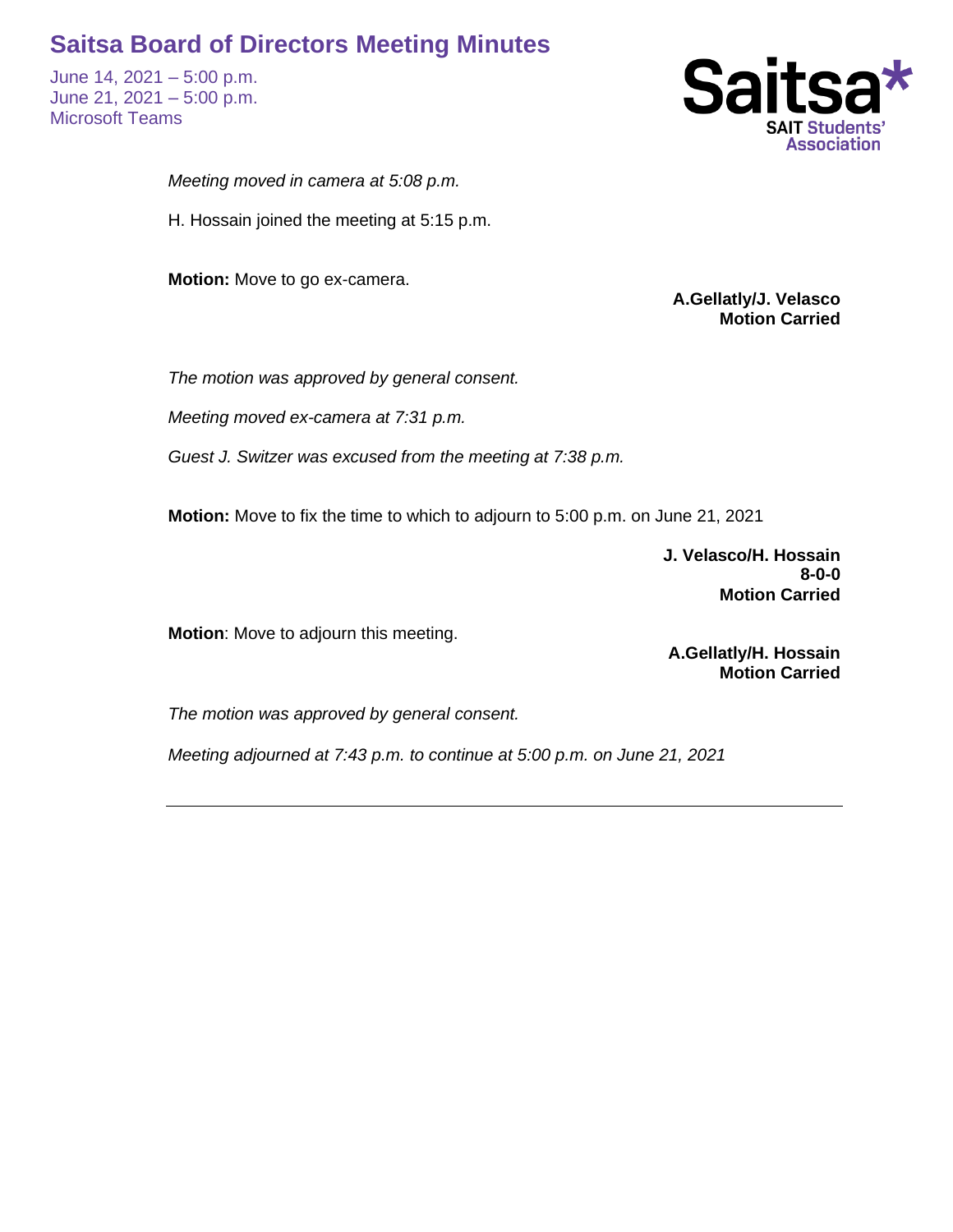June 14, 2021 – 5:00 p.m. June 21, 2021 – 5:00 p.m. Microsoft Teams



## **June 21, 2021 – 5:00 p.m. Meeting Resumed from June 14, 2021**

## **Present:**

| <b>Liam Hunter</b>         | President                      | <b>Voting Member</b> |
|----------------------------|--------------------------------|----------------------|
| Dawson Andrew Thomas       | <b>Vice President</b>          | <b>Voting Member</b> |
| Jasmin Bhatti              | <b>Director</b>                | <b>Voting Member</b> |
| <b>Arek Gellatly</b>       | <b>Director</b>                | <b>Voting Member</b> |
| Hana Hossain               | <b>Director</b>                | <b>Voting Member</b> |
| <b>Truc Than Thi Thanh</b> | <b>Director</b>                | <b>Voting Member</b> |
| Jaira Velasco              | <b>Director</b>                | <b>Voting Member</b> |
| MacLean Jarvis             | <b>Director</b>                | <b>Voting Member</b> |
| Marc Stromme               | <b>Executive Director</b>      | Non-Voting           |
| <b>Rachel Paris</b>        | Manager, Governance & Advocacy | Non-Voting           |

### **Regrets:**

### **Guests:**

| ່ 'oshua J<br>Switzer | rtners.<br>----<br>zan.<br>$\sim$<br>ᄂᄂ | . |
|-----------------------|-----------------------------------------|---|
|                       |                                         |   |

## **1.0 Call to Order**

*L. Hunter called the meeting to order at 5:03 p.m.*

## **2.0 Acknowledgement of Traditional Indigenous Territories**

A. Gellatly gave the acknowledgment of the Traditional Indigenous Territories.

#### **3.0 Conflict of Interest Check**

L. Hunter reminded the Board of the definition of Conflict of Interest, and to declare any real or perceived conflict of interest should they have any.

**Motion**: Move to go in camera with legal counsel and staff.

**A.Gellatly/M.Jarvis Motion Carried**

*The motion was approved by general consent.*

*Meeting moved in camera at 5:06 p.m.*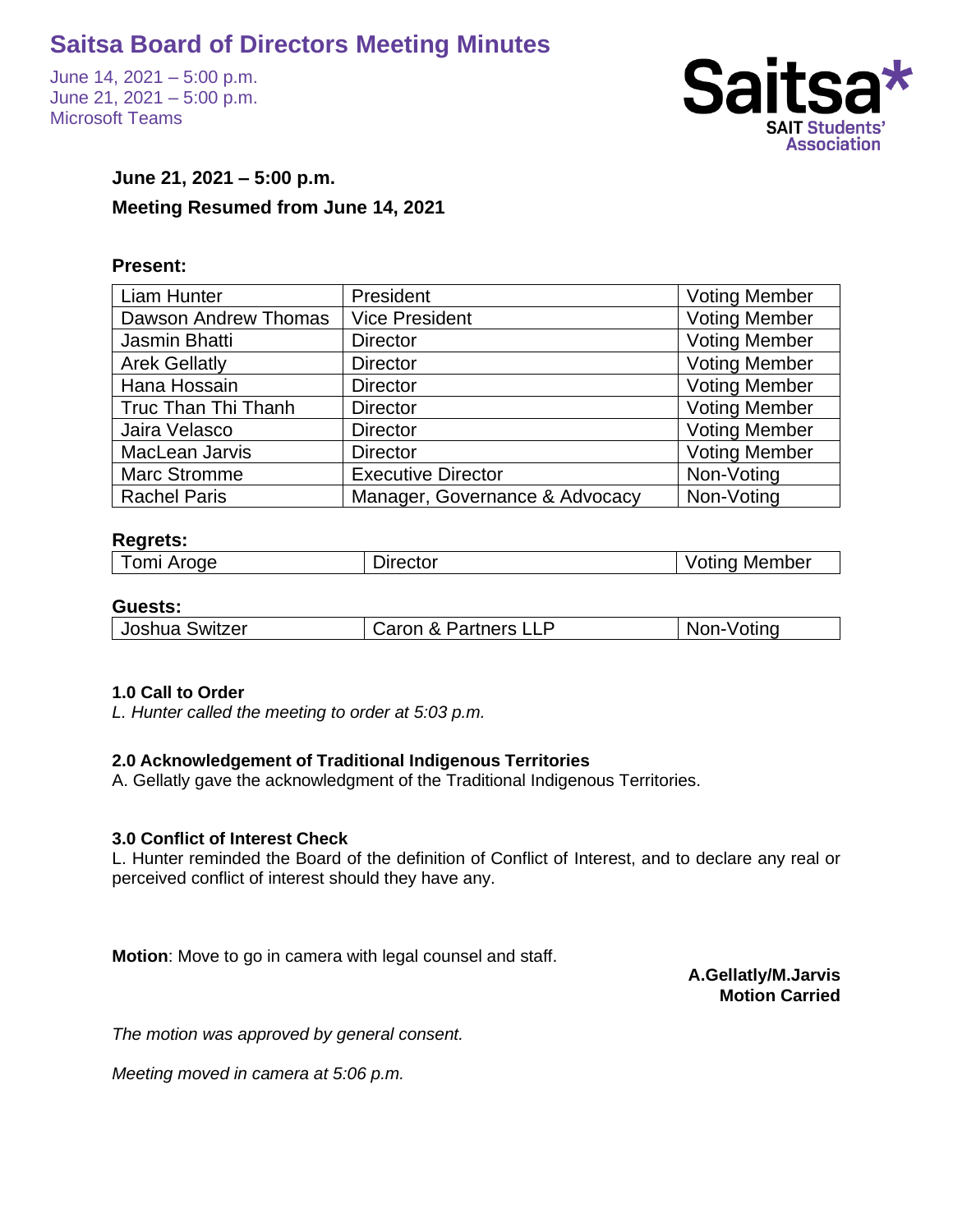June 14, 2021 – 5:00 p.m. June 21, 2021 – 5:00 p.m. Microsoft Teams



**Motion:** Move to go ex-camera.

**J. Bhatti/A.Gellatly Motion Carried**

*The motion was approved by general consent.*

*Meeting moved ex-camera at 5:24 p.m.*

## **5.0 Business Items**

## **5. 1 Lease Agreement**

### **Motion:**

**WHEREAS** section 95(1) of the Post-Secondary Learning Act empowers the Board of Directors to manage the affairs of the organization; and

**WHEREAS** section 17(1) of the Alberta Societies Act empowers Saitsa to acquire and lease and deal with real property for its legitimate objects only and in accordance with its bylaws; and

**WHEREAS** section 5.5 of the Saitsa Bylaws state that the Board of Directors shall govern the business and affairs of Saitsa on behalf of the membership; and

**WHEREAS** section 1.1.1 of the Saitsa Policy Governance Manual states that Saitsa shall seek to ensure members succeed to the fullest extent possible, including through the development of improved facilities; and

**WHEREAS** In June 2019, SAIT requested that Saitsa has lease agreements for all demised premises in the Campus Centre Building; and

**WHEREAS** Since July 2019, Caron & Partners LLP has negotiated on behalf of Saitsa, for the best interest of Saitsa regarding this matter; and

**WHEREAS** Caron & Partners LLP has determined the proposed Campus Centre Building Lease agreement is reasonable.

**BE IT RESOLVED** that the Saitsa Board of Directors approve the Campus Centre Building Lease Agreement as presented.

**A.Gellatly/J. Velasco 7-0-0 Motion Carried**